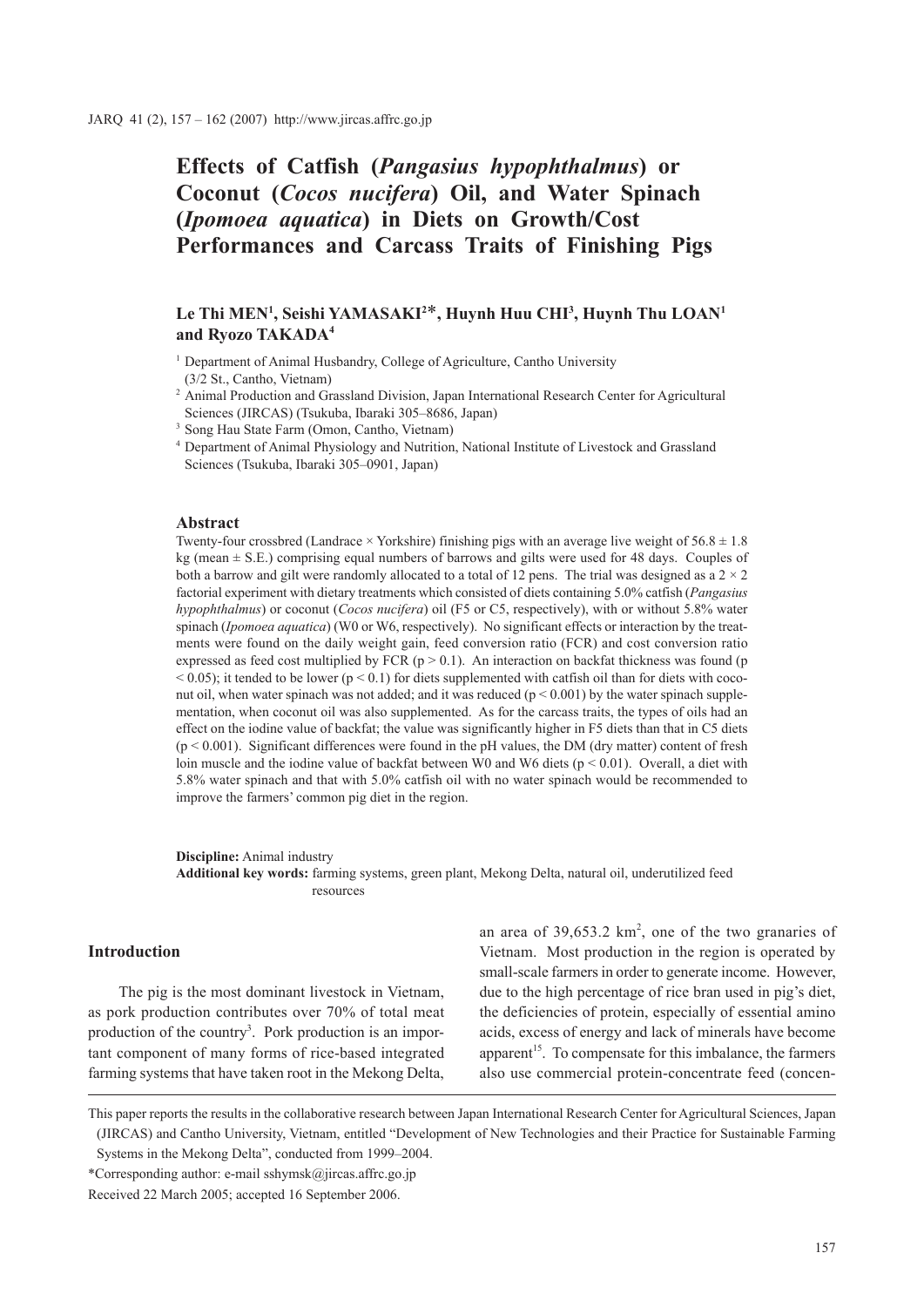trate feed for short) as a protein supplement, but the additional costs of concentrate feed often become a financial burden for the producers. In addition, the market has a tendency to equate a higher proportion of fat with lower quality, and lean pork with higher quality. The increasing consumer demand for high quality pork, led by increasing incomes, especially in urban areas, has resulted in a price difference between lean and fat pork<sup>4</sup>.

On the other hand, there are many types of agricultural and agro-industrial by- or mid-products such as catfish and coconut oils and aquatic plants such as water spinach, in the region. Catfish cultivation on the large fresh water surface of the Mekong River branches has been increasing since the first half of the 1990's. Frozen white cobbler fillet is mostly exported from some largescale factories, and the abundant residues of the belly are pressed to extract the raw oil<sup>6</sup>. Coconut is one of the most prevalent fruits in the region, while its oil is the main midindustrial product mostly used as a component of vegetable cooking oils. Water spinach is an aquatic plant that is easily grown year-round by farmers for both human and animal consumption. The effects of supplementation with each feed resource on the growth performances of pigs had been examined. The results showed that each resource was able to supply up to 5–6% of the feed and replace concentrate feed without significant reduction of growth performances, such as daily weight gain (DG) and feed conversion ratio  $(FCR)^{8,9,13}$ .

However, the comparison of the effects of the two types of oils in diets has not yet been done. In addition, combination effects of each oil and water spinach in diets weren't known. Thus, the present study aims to determine the effects of supplementations of catfish or coconut oil, with or without water spinach, on growth/cost performances and carcass traits of finishing pigs to contribute to the establishment of feeding management systems in the region.

## **Materials and methods**

## **1. Varieties of the resources**

The *Tra* catfish (*Pangasius hypophthalmus*) and *Ta Xanh* coconut (*Cocos nucifera*) oils, and *Nuoc* water spinach (*Ipomoea aquatica*) were chosen for the trial. *Tra* and *Basa* (*Pangasius bocourti*) have been the two major catfish varieties in recent years, and the production of these *Pangasius* catfish has increased from 30,000 tons in 1994 to 150,000 tons in 2002 (Cantho Univ. and the CIRAD, unpubl. leaflet) as a result of the national open market economy and exportation to international markets. The *Tra* is more prevalent than the *Basa* because the *Tra* matures earlier than the *Basa*<sup>6</sup>. Several varieties of coconuts are cultivated in the delta. *Ta Xanh* is the most popular coconut for oil extraction. It has 6–7 fruits per bunch, green and slightly round fruit, 2 cm thick copra, and the copra contains a high percentage of oil, as high as  $72\%^{14}$ . There are two different varieties of water spinach (*Ipomoea aquatica*), *Hat* and *Nuoc*, that grow in Cantho Province, an area of  $2,986 \text{ km}^2$ , the socio-economic and geographic center of the Mekong Delta. The *Hat*, mainly for human consumption, is seeded in fields, and the *Nuoc* grows along the river and canal banks and is used for both human and animal consumption.

#### **2. Experimental design, feeds and pigs**

The experiment was conducted for 48 days during April and June of 2003 at Song Hau State Farm in the Omon District of Cantho Province. Twenty-four crossbred (Landrace × Yorkshire) finishing pigs comprising an equal number of barrows and gilts with an average live weight of  $56.8 \pm 1.8$  kg (mean  $\pm$  S.E.) were used. Barrowgilt couples were sorted according to their initial live weight; then they were randomly allocated to a total of 12 pens. The trial was designed as a  $2 \times 2$  factorial experiment with dietary treatments which consisted of diets containing two different oil sources, the 5.0% catfish or coconut oil (F5 or C5, respectively), with or without the 5.8% raw water spinach (W0 or W6, respectively). Three samples of each feedstuff were taken, and their DM, CP (crude protein), crude fiber (CF), and ether extract (EE) contents were analyzed according to AOAC  $(2000)^1$ . The values of amino acids and metabolic energy (ME) of feedstuff were referred from the composition and nutritive value of animal feeds in Vietnam by the National Institute of Animal Husbandry (1995). Then, the chemical compositions of each diet such as CP, lysine on a DM basis and energy were set at exactly the same levels (13.5%, 0.70% and 3,100 kcal/kg, respectively; Table 1). The feed costs, expressed in Vietnamese Dong (VND: One US dollar was converted to approximately 15,500 VND in 2003) per kg, of the diets with water spinach were 3–4% lower than the diets without the plant. The amount of daily feed was equal to 3.5% of the mean live weight of the couple of pigs in the pen, which was estimated weekly. The pigs were fed twice daily and were allowed free access to water using nipple-type drinkers situated in pens throughout the trial.

#### **3. Parameters and data collection**

All of the pigs were weighed at the beginning and end of the trial, when the mean live weight of the pigs reached approximately 85 kg, then the DG of the pigs was calculated. Feed refusals were collected every morning to measure the daily feed intake (FI), and the intake of nutri-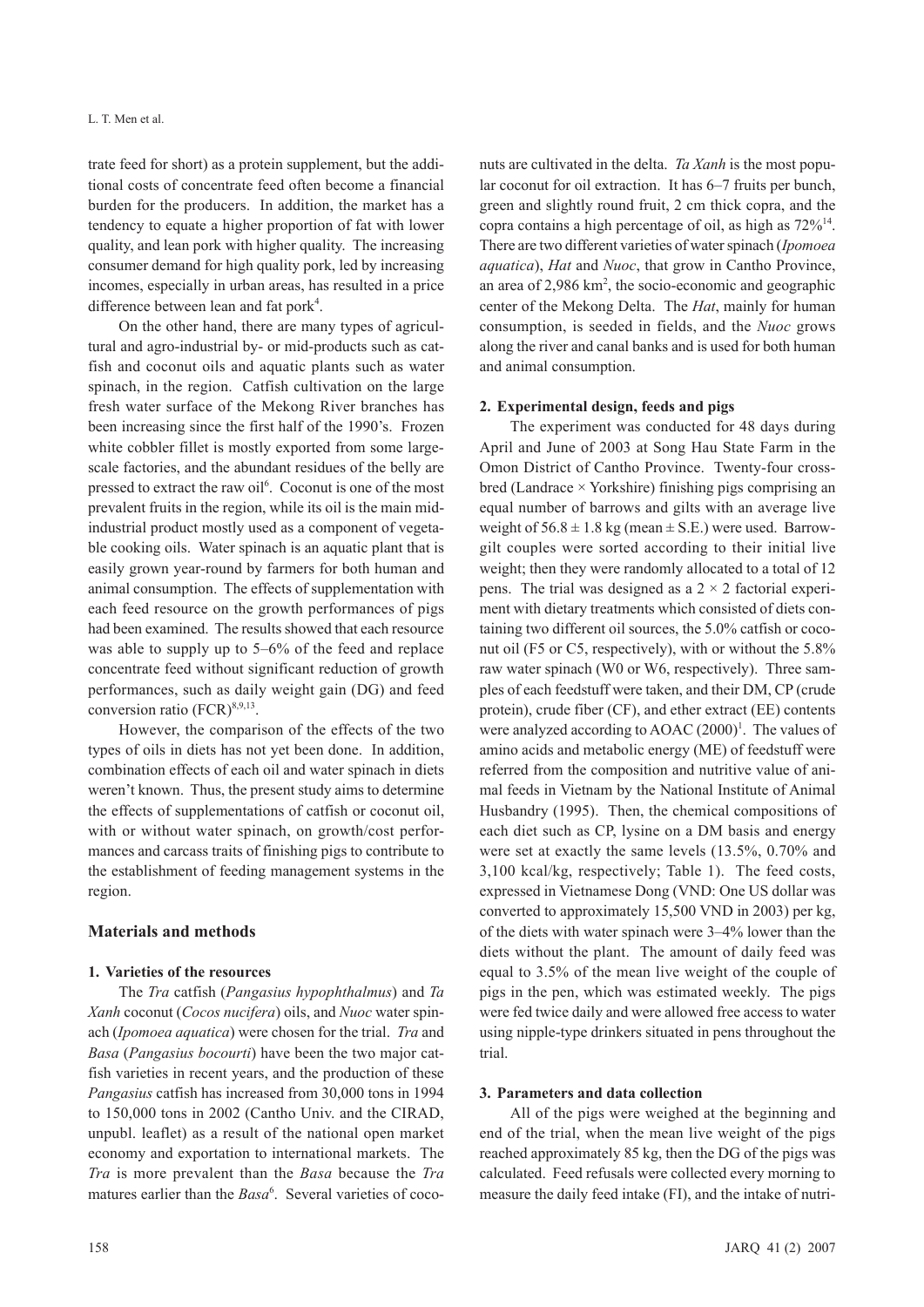|                                                                          | $F5-W0^{1}$ | $C5-W0$ | F5-W6   | $C5-W6$ |  |  |  |  |  |
|--------------------------------------------------------------------------|-------------|---------|---------|---------|--|--|--|--|--|
| Ingredients, %                                                           |             |         |         |         |  |  |  |  |  |
| Broken rice                                                              | 30.0        | 33.2    | 30.0    | 33.9    |  |  |  |  |  |
| Rice bran                                                                | 46.5        | 43.0    | 44.4    | 40.0    |  |  |  |  |  |
| Catfish oil                                                              | 5.0         | $0.0\,$ | 5.0     | 0.0     |  |  |  |  |  |
| Coconut oil                                                              | 0.0         | 5.0     | 0.0     | 5.0     |  |  |  |  |  |
| Water spinach                                                            | 0.0         | 0.0     | 5.8     | 5.8     |  |  |  |  |  |
| Soybean meal                                                             | 11.8        | 12.1    | 8.1     | 8.6     |  |  |  |  |  |
| Lysine                                                                   | 0.14        | 0.14    | 0.15    | 0.15    |  |  |  |  |  |
| Threonine                                                                | 0.06        | 0.06    | 0.05    | 0.05    |  |  |  |  |  |
| Salt                                                                     | 1.0         | $1.0\,$ | $1.0\,$ | $1.0\,$ |  |  |  |  |  |
| Calcium phosphate                                                        | 5.0         | 5.0     | 5.0     | 5.0     |  |  |  |  |  |
| Premix <sup>2)</sup>                                                     | 0.50        | 0.50    | 0.50    | 0.50    |  |  |  |  |  |
| Total                                                                    | 100.0       | 100.0   | 100.0   | 100.0   |  |  |  |  |  |
| Analyzed dry matter (DM), and chemical composition on a DM basis, $\%^3$ |             |         |         |         |  |  |  |  |  |
| ${\rm DM}$                                                               | 89.9        | 89.8    | 89.9    | 89.8    |  |  |  |  |  |
| Crude protein                                                            | 13.5        | 13.5    | 13.5    | 13.5    |  |  |  |  |  |
| Crude fiber                                                              | 3.8         | 3.5     | 4.3     | 4.1     |  |  |  |  |  |
| Ether extract                                                            | 9.1         | 8.5     | 9.2     | $8.8\,$ |  |  |  |  |  |
| Calculated amino acid and fatty acid composition, % DM <sup>4)</sup>     |             |         |         |         |  |  |  |  |  |
| Lysine                                                                   | 0.70        | 0.70    | 0.70    | 0.70    |  |  |  |  |  |
| Methionine + cystine                                                     | 0.47        | 0.47    | 0.44    | 0.44    |  |  |  |  |  |
| Threonine                                                                | 0.51        | 0.51    | 0.51    | 0.51    |  |  |  |  |  |
| Tryptophan                                                               | 0.15        | 0.15    | 0.13    | 0.13    |  |  |  |  |  |
| C12:0                                                                    | 0.03        | 2.55    | 0.03    | 2.56    |  |  |  |  |  |
| C16:0                                                                    | 2.66        | 1.56    | 2.70    | 1.61    |  |  |  |  |  |
| C18:1                                                                    | 3.83        | 2.26    | 3.78    | 2.22    |  |  |  |  |  |
| C18:2                                                                    | 2.48        | 2.06    | 2.48    | 2.08    |  |  |  |  |  |
| C18:3                                                                    | 0.09        | 0.07    | 0.22    | 0.22    |  |  |  |  |  |
| Costs, VND/kg <sup>5,6)</sup>                                            | 2,529       | 2,547   | 2,442   | 2,459   |  |  |  |  |  |

**Table 1. Ingredients, chemical composition and current market costs of the experimental diets for finishing pigs** 

1): F5: diet with 5.0% catfish oil, C5: diet with 5.0% coconut oil, W0: diet without water spinach, W6: diet with 5.8% water spinach.

2): Unupco Pig Grower, produced by Anglian Nutrition Products Co., England. The manufacturer supplied the nutritional values of the feed as follows: 10,000,000 IU vitamin A, 2,000,000 IU vitamin D3, 10,000 IU vitamin E, 180,000 mg Cu, 150,000 mg Fe, 110,000 mg Zn, 30,000 mg Mn, and 1,000 mg I in 2.5 kg.

3): Three samples of each diet were used for the analysis.

4): The data of Men et al. (2006) and the National Institute of Animal Husbandry (1995) were used for the calculations.

5): The market prices of each feedstuff per kg in Omon District of Cantho Province in 2003, broken rice: 2,100 VND, rice bran: 1,900 VND, soybean extracted: 4,100 VND, catfish oil: 6,000 VND, coconut oil: 6,000 VND, lysine: 25,130 VND, threonine: 60,000 VND, premix: 14,165 VND, and water spinach: 1,600 VND (on a DM basis).

6): Vietnamese Dong: One US dollar was converted to approximately 15,500 VND in 2003.

ents was calculated from the FI. The feed conversion ratio (FCR) was calculated from the DG and the FI. The backfat thickness at two opposite points, 6 cm apart from the mid-line, at the 10th–12th ribs of all live barrows was estimated using ultrasonic equipment (RENCO Co., Ltd., Minneapolis, USA) at the time of the measurement of final live weight. Cost performance was represented by a cost conversion ratio (CCR), expressed as feed cost mul-

tiplied by FCR, and the CCR was calculated for each treatment.

Half of the experimental pigs, one barrow and two gilts in every dietary treatment, were chosen from every pen and slaughtered after 12 hours of starvation. Each empty body was weighed, and the carcass yield was calculated. The iodine value of 8 lipid samples extracted from the backfat at the 10th rib was determined by the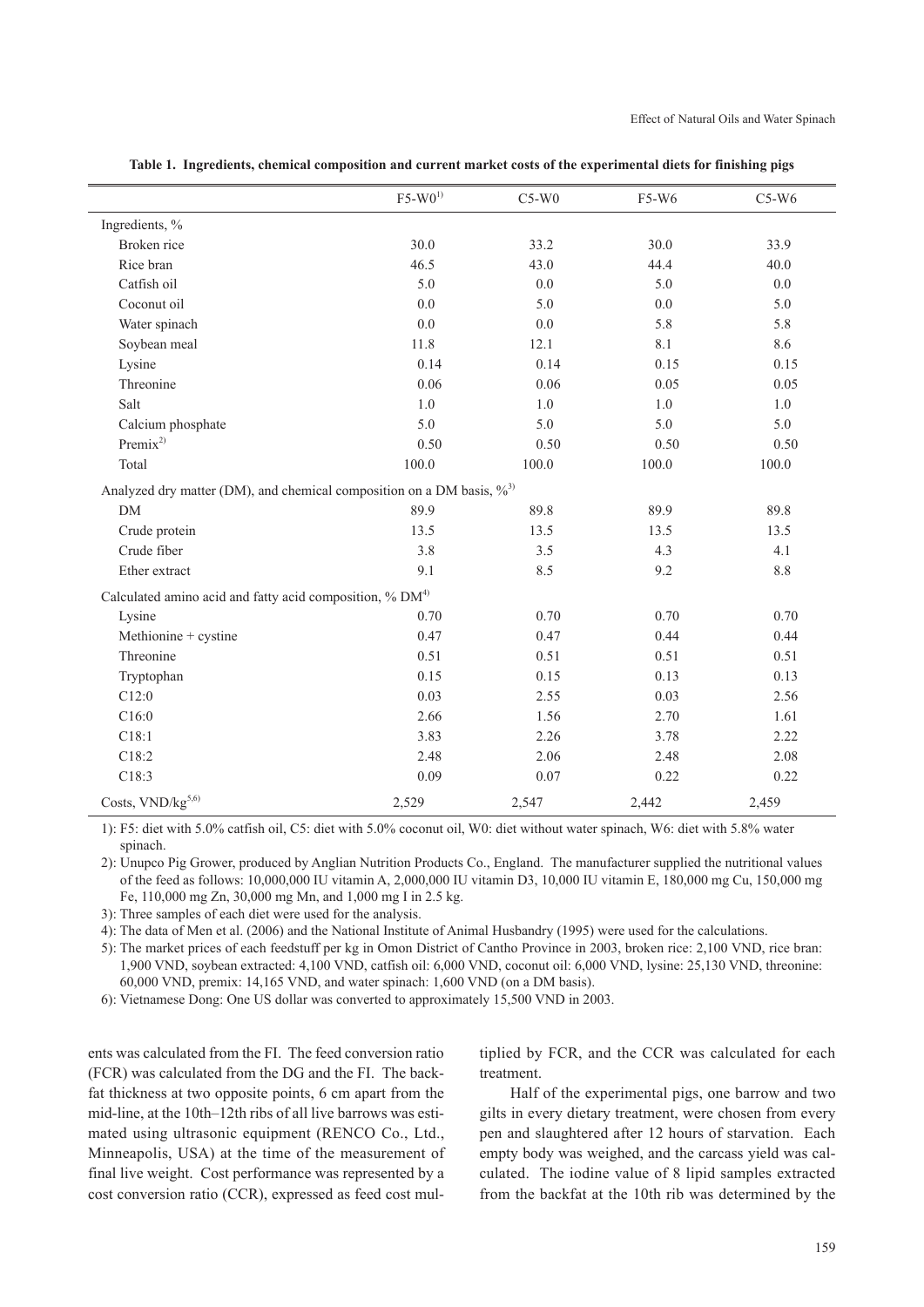Wijs method using iodine monochloride<sup>14</sup>. The loin eye area was measured at the 10th rib of the hot carcasses. Eight fresh loin muscle samples were taken for chemical analysis of the DM, CP and pH.

#### **4. Statistical analyses**

The data was analyzed in a factorial design by ANOVA using General Linear Model of Minitab Statistical Software Version 13 to find out the effects of each of the oils with or without water spinach and their interaction (Ryan et al.  $2000$ <sup>12</sup>. Sources of variation were dietary treatments in factors. Where interactions were significant, the differences between the means were compared by the Tukey test at the 5% level.

## **Results**

The results analyzed in a factorial design are shown in Tables 2 and 3. The means which showed significant interactions were compared between each type of oil with or without water spinach, respectively (Table 4). Neither an interaction nor an effect of each of the oils or water spinach on the DG was found  $(p > 0.1)$  (Table 2). All of the pigs examined were in good health during the experiment, as seen in the average DG of 566 g/d (F5) and 601  $g/d$  (C5), and in the FI of each dietary treatment which was over 3% of average live weight of pigs examined. An interaction on feed intake was also found ( $p < 0.01$ ; Table 2), and the combination of coconut oil and water spinach somewhat reduced the FI compared with the other combinations ( $p < 0.01$ ; Table 4). However, the difference in the

**Table 2. Effects of catfish (***Pangasius hypophthalmus***) or coconut (***Cocos nucifera***) oil (Oils), and water spinach (***Ipomoea aquatica***) (WS) in the diet on mean daily weight gain (DG), backfat thickness, daily feed/nutrient intake, feed conversion ratio (FCR), and cost performance (CCR) of finishing pigs (on a DM basis)**1,2)

|                       | Oils            |                |       | WS    |      | Significance |           |                  |
|-----------------------|-----------------|----------------|-------|-------|------|--------------|-----------|------------------|
|                       | F5 <sup>1</sup> | C <sub>5</sub> | W0    | W6    |      | Oils         | WS        | $Oils \times WS$ |
| No. of $pens3$        |                 | 3              | 3     | 3     |      |              |           |                  |
| DG, g/d               | 566             | 601            | 596   | 571   | 29.9 | <b>NS</b>    | NS        | <b>NS</b>        |
| Feed intake, g/d      | 2,051           | 2,072          | 2,100 | 2,023 | 20.3 | <b>NS</b>    | *         | $* *$            |
| FCR <sup>4</sup>      | 3.64            | 3.51           | 3.59  | 3.56  | 0.17 | <b>NS</b>    | <b>NS</b> | <b>NS</b>        |
| CCR <sup>4</sup>      | 9,228           | 8,594          | 8,919 | 8,903 | 407  | <b>NS</b>    | NS        | <b>NS</b>        |
| Backfat thickness, mm | 14.0            | 15.3           | 15.6  | 13.7  | 0.5  | ÷            | *         | $\ast$           |

1): Oils × WS: interaction between Oils and WS, SEM: standard error mean. For the other abbreviations, see Table 1.

2): NS: not significant, †: p < 0.10, \*: p < 0.05, \*\*: p < 0.01.

3): Each pen contains a barrow and a gilt finishing pig.

4): FCR: feed conversion ratio, CCR: a cost conversion ratio expressed as feed cost multiplied by FCR.

**Table 3. Effects of catfish (***Pangasius hypophthalmus***) or coconut (***Cocos nucifera***) oil, and water spinach (***Ipomoea aquatica***; WS)** in the diet on traits of the pork<sup>1,2)</sup>

|                                            | Oils            |                |                | WS<br><b>SEM</b> |      | Significance |           |                  |
|--------------------------------------------|-----------------|----------------|----------------|------------------|------|--------------|-----------|------------------|
|                                            | F5 <sup>1</sup> | C <sub>5</sub> | W <sub>0</sub> | W <sub>6</sub>   |      | Oils         | WS        | $Oils \times WS$ |
| No. of $pens3$                             | 3               | 3              | 3              | 3                |      |              |           |                  |
| Carcass parameters                         |                 |                |                |                  |      |              |           |                  |
| Carcass yield, %                           | 76.5            | 76.8           | 77.4           | 75.9             | 0.37 | <b>NS</b>    | $\ast$    | <b>NS</b>        |
| Loin eye area, $cm2$                       | 37.4            | 37.9           | 36.6           | 38.8             | 0.42 | <b>NS</b>    | **        | <b>NS</b>        |
| Iodine value of backfat                    | 61.1            | 53.8           | 58.5           | 56.5             | 0.48 | ***          | **        | <b>NS</b>        |
| Chemical parameters of the fresh loin meat |                 |                |                |                  |      |              |           |                  |
| pH                                         | 5.5             | 5.5            | 5.5            | 5.6              | 0.02 | <b>NS</b>    | **        | <b>NS</b>        |
| Dry Matter, % fresh matter                 | 27.1            | 27.2           | 26.3           | 28               | 0.31 | <b>NS</b>    | **        | *                |
| Crude protein, % DM                        | 21.5            | 20.8           | 21             | 21.3             | 0.25 | ÷            | <b>NS</b> | <b>NS</b>        |
|                                            |                 |                |                |                  |      |              |           |                  |

1): For abbreviations, see Tables 1 & 2.

2): NS: not significant,  $\uparrow$ :  $p < 0.10$ ,  $\uparrow$ :  $p < 0.05$ ,  $\uparrow$   $\uparrow$ :  $p < 0.01$ ,  $\uparrow$   $\uparrow$ :  $p < 0.001$ .

3): Each pen contains a barrow and a gilt finishing pig.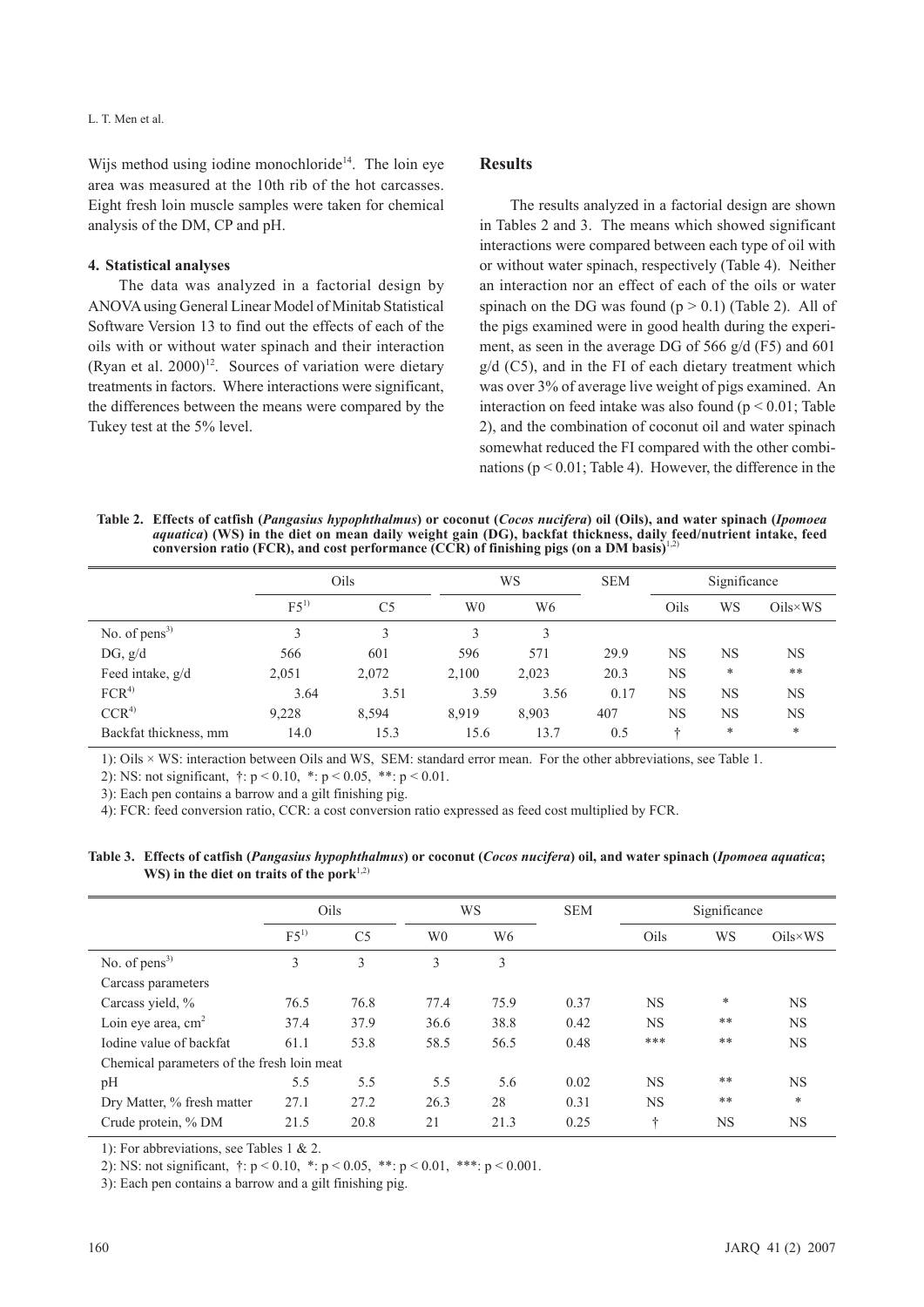|                                                      |                | Oils           | Significance   |           |
|------------------------------------------------------|----------------|----------------|----------------|-----------|
|                                                      |                | F <sub>5</sub> | C <sub>5</sub> |           |
| Backfat thickness, mm                                |                |                |                |           |
| WS                                                   | W <sub>0</sub> | 14.1           | 17.2           | ÷         |
|                                                      | W <sub>6</sub> | 13.8           | 13.5           | <b>NS</b> |
| Significance                                         |                | <b>NS</b>      | ÷              |           |
| Feed Intake, g/d                                     |                |                |                |           |
| WS                                                   | W <sub>0</sub> | 2,032          | 2,169          |           |
|                                                      | W <sub>6</sub> | 2,070          | 1,975          | **        |
| Significance                                         |                | <b>NS</b>      | ***            |           |
| Dry matter proportion in the fresh loin muscle, % DM |                |                |                |           |
| WS                                                   | W <sub>0</sub> | 25.7           | 26.8           | ÷         |
|                                                      | W <sub>6</sub> | 28.7           | 27.4           | <b>NS</b> |
| Significance                                         |                | $**$           | <b>NS</b>      |           |

**Table 4. Treatment means which have a significant interaction by the results of factorial analysis compared between each type**  of oil with or without water spinach<sup>1</sup>

1): For abbreviations, see Table 1.

2): NS: not significant, †: p < 0.10, \*: p < 0.05, \*\*: p < 0.01, \*\*\*: p < 0.001.

FCR and CCR by oil type or by the water spinach substitution was not significant, nor was the interaction ( $p$  > 0.1).

On the other hand, an interaction in the difference of the oils and water spinach supplementation on backfat thickness was found ( $p < 0.05$ ; Table 2). The backfat thickness differed by diet; it tended to be thinner ( $p < 0.1$ ) by the supplementation of catfish oil than with coconut oil when water spinach was not added and it was also thinner  $(p < 0.05)$  by the supplementation of water spinach when coconut oil was also supplemented (Table 4).

In the carcass traits, no significant interactions were found ( $p > 0.1$ ), except that of DM ( $p < 0.05$ ) (Table 3). The DM differed by diet; it tended to be lower ( $p < 0.1$ ) by the supplementation of catfish oil than coconut oil when water spinach was not added and it was significantly ( $p$  < 0.01) higher by the supplementation of water spinach when catfish oil was supplemented (Table 4). The types of oils had a significant effect only on the iodine value of backfat; the value was significantly higher in F5 diets than in C5 diets ( $p < 0.001$ ). On the other hand, the carcass yield and the loin eye area of the W6 diet was slightly lower ( $p < 0.05$ ) or higher ( $p < 0.01$ ) than the W0 diet, respectively. Significant differences were found in the pH values of the loin meat, the DM content and the iodine value of backfat between W0 and W6 diets ( $p < 0.01$ ), whereas no significant difference was found in the CP content between the dietary treatments.

## **Discussion**

The new consumption trend, led by the increasing income of the urban population, and which had started in the 1980's and accelerated after the *Doi Moi* or liberalization reform brought about a price difference in lean and fat pork<sup>4</sup>. As the DG, FCR and the CCR weren't much different between the treatments in the present study, the leanness of pork would be the important trait to discuss. In addition, the selling prices of pigs per kg live weight are usually determined in local markets of the Mekong Delta, where middlemen base the prices on the external features of the pigs, with leanness favored over fatness. A couple of examples of selling prices of finishing pigs in Cantho Province in 2003 were 12,500 VND/kg for fat pigs and 13,000 VND for lean pigs, 104% relative to the price of the fat pigs. Under these circumstances, the backfat thickness would be the most important trait.

In order to decrease the backfat thickness the water spinach supplementation with any of the types of oil, and the combined catfish oil supplementation with no water spinach were effective. Besides this, the iodine values were higher in the F5 than in the C5 diet and lower in the W6 than in the W0 diet. The results would be explained from the difference of fatty acid compositions in the total lipid contents of the oils and water spinach: 78% of saturated fatty acids (SFA) in coconut oil, 75% of poly-unsaturated fatty acids (PUFA) in catfish oil, and 74% of PUFA in water spinach<sup>7,10</sup>. It was stated that increasing the proportion of dietary energy derived from PUFA decreases